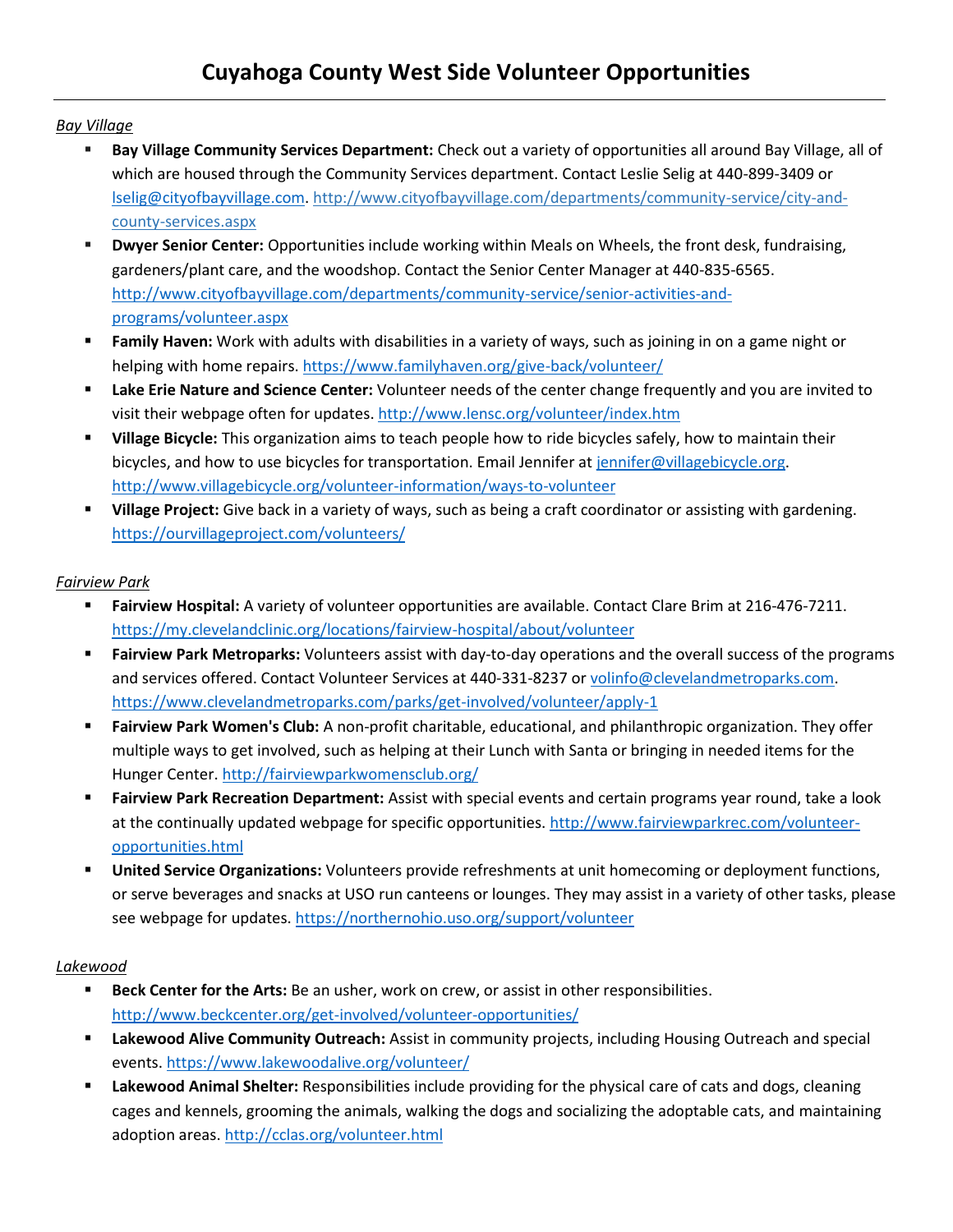- **Lakewood Department of Human Services:** Opportunities range from meal delivery to the annual flu clinic campaign. See their webpage for a list of volunteer needs. <http://www.onelakewood.com/accordions/volunteer-opportunities-with-the-city-of-lakewood/>
- **Lakewood Senior Centers:** Assist the elderly with participation in activities and programs. <http://www.onelakewood.com/findget/programs-for-seniors/>

## *North Olmsted*

- **Dxcart Pantry:** Help sort food donations.<https://www.north-olmsted.com/oxcart-pantry/>
- **Volunteers of America Thrift Store:** Sort clothing donations or host a clothing/supply drive. Call 440-202-1444 or check out the webpage for more information.<https://www.voago.org/get-involved>

# *Olmsted Falls*

- **Eliza Jennings Hospice:** Volunteer opportunities include helping with activities for residents (crafts, games, etc.), providing companionship to residents (such as discussing current events), and assisting in the office. <https://elizajennings.org/volunteer/>
- **Sprenger Health Care:** Participate in variety of volunteer tasks, including reading books or newspapers to patients, engaging in activities with patients, and assisting in the office. <https://www.sprengerhealthcare.com/careers/volunteer-opportunities/>

# *Rocky River*

- **Center for Families and Children:** Help fight hunger by organizing and/or disturbing donated food products, assist in cleaning up the centers, or check the webpage for special event volunteer needs. <https://thecentersohio.org/ways-to-help/volunteer/>
- **Girls with Sole:** This nonprofit organization's mission is to use free fitness and wellness programs to empower the minds, bodies and souls of girls who are at-risk or have experienced abuse of any kind. Call 440-668-1509 or email [liz@girlswithsole.org.](mailto:liz@girlswithsole.org)<http://www.girlswithsole.org/contacts/>
- **Rocky River Education Foundation:** Participate in events during the year that rely on the help of volunteers who give small amounts of time as needed.<http://www.rredfoundation.org/how-you-can-help/>
- **Rocky River Women's Club:** Volunteers are needed each month to help sort and pack food for Assistance Program clients. Call 216-556-5887 or email [rockyriverassistanceprogram@gmail.com.](mailto:rockyriverassistanceprogram@gmail.com) <http://www.rrwc.org/rrap/pack-and-sort-dates>

### *Westlake*

- **Clague Playhouse:** Opportunities include: Klague Lights, mailings, ushers, and fund raising. Email [info@clagueplayhouse.org.](mailto:info@clagueplayhouse.org)<http://clagueplayhouse.org/index.php/volunteers/>
- **Compeer at Far West Center:** Spend an hour a week as a friend or mentor to a Compeer (a program for those with mental health issues) kid, adult, veteran or senior. Contact Denise Ayres at 440-835-6212. <https://compeer.org/volunteer/>
- **Senior Center WL:** Assist the community's elderly population, including daily activities assistance, food pantry sorting, and property maintenance. Contact Susan Laschinger at 440-899-3544 x6003. [Https://www.cityofwestlake.org/157/community-services](https://www.cityofwestlake.org/157/Community-Services)
- **The Gathering Place:** Work as a greeter in the reception area, assist with clerical responsibilities, help tend Norma's Garden, or aid in coordinating special events. Contact Lynn Lubben at 216-455-1511 or [lubben@touchedbycancer.org.](mailto:lubben@touchedbycancer.org)<https://touchedbycancer.org/volunteer>
- **University Hospital St. John Medical Center:** Help support various hospital programs and services, including interacting with patients and their families. <http://www.uhhospitals.org/stjohn/about/volunteers>